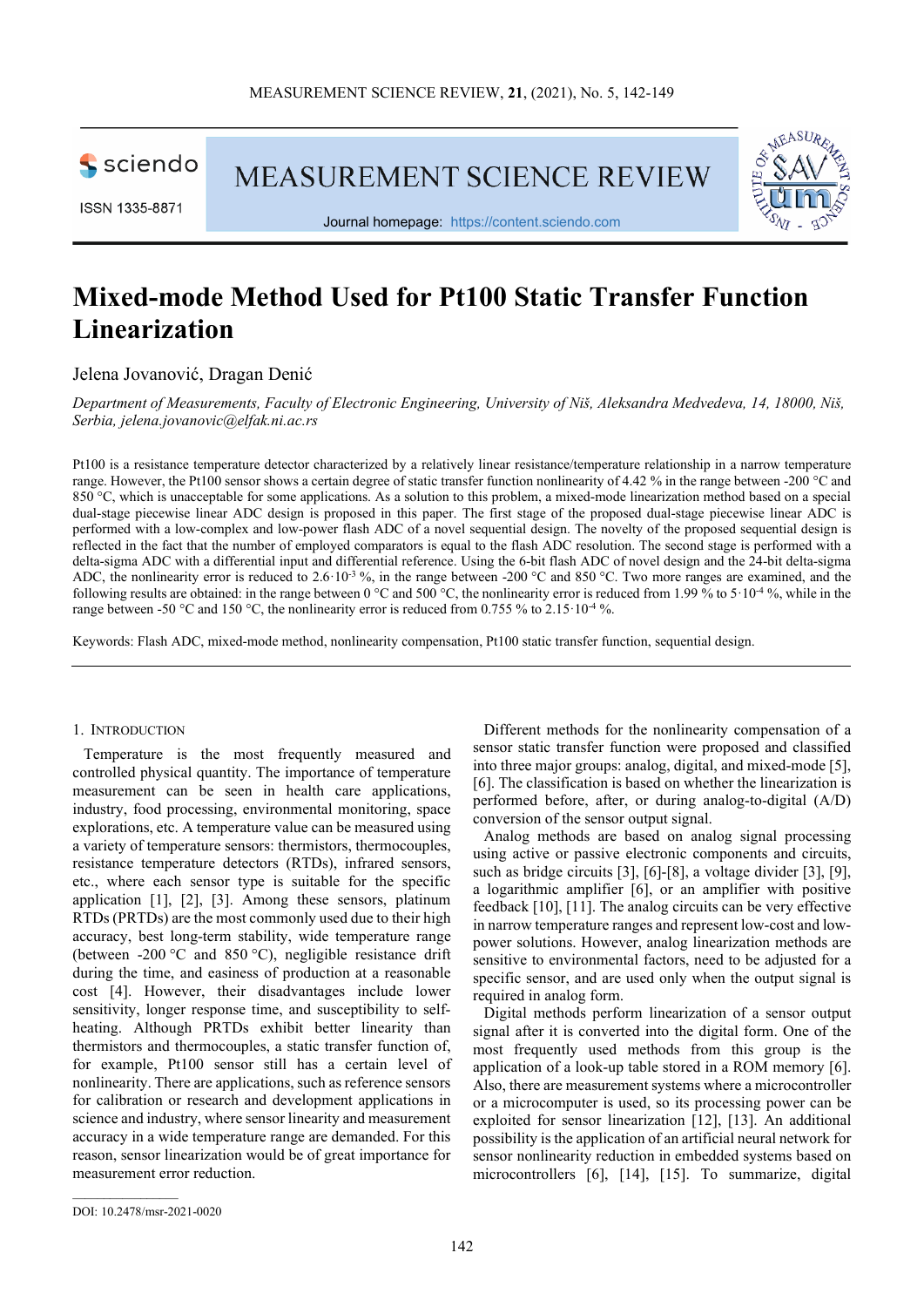linearization methods are more flexible and provide the required measurement accuracy. However, these benefits come with several drawbacks, such as high occupancy of silicon area and long processing time, which are undesirable for low-cost and low-power applications.

Finally, methods from the mixed-mode group are known for simultaneous sensor linearization and A/D conversion of the sensor output signal. For this purpose are used special, nonlinear analog-to-digital converters (ADCs) with a transfer (quantization) function that is an approximation of a function inverse to the sensor transfer function [16]-[19]. In this manner, two signal processing steps are performed at the same time and by the same circuit, which is cost-effective in terms of power consumption, processing time, and production costs.

In this paper, the mixed-mode method based on a costeffective dual-stage piecewise linear ADC design is proposed and used for the Pt100 sensor linearization. The proposed method is tested in three temperature ranges: 1) between - 200 °C and 850 °C, 2) between 0 °C and 500 °C, and 3) between  $-50 \degree C$  and  $150 \degree C$ . The comparison between maximal absolute nonlinearity error and relative nonlinearity error before and after linearization will provide the efficiency assessment of the proposed method in Pt100 nonlinearity reduction.

## 2. PT100 STATIC TRANSFER FUNCTION

The relationship between resistance and temperature of a PRTD sensor over the whole measurement range, also called the static transfer function, can be described with the Callendar-Van Dusen polynomial equation widely used in the IEC 60751:2008 standard [1], [20]. For temperatures below 0 °C, the third-order polynomial equation is used:

$$
R_{\rm s}(T) = R_0 \cdot (1 + A \cdot T + B \cdot T^2 + C \cdot T^3 \cdot (T - 100)), \quad (1)
$$

while for temperatures above 0 °C, PRTD resistance can be determined using the second-order polynomial:

$$
R_{\rm s}(T) = R_0 \cdot (1 + A \cdot T + B \cdot T^2), \qquad (2)
$$

where  $R_S[\Omega]$  is the sensor resistance at temperature  $T[\mathcal{C}]$ , and  $R_0[\Omega]$  is the sensor resistance at  $T = 0$  °C. The values of coefficients used in (1) and (2) are defined with the IEC 60751: 2008 standard: A = 3.9083 $\cdot 10^{-3}$ [°C<sup>-1</sup>],  $B = -5.775 \cdot 10^{-7} [^{\circ}C^{-2}]$  and  $C = -4.183 \cdot 10^{-12} [^{\circ}C^{-4}]$  [20]. Fig.1. presents the static transfer function and the absolute nonlinearity error variation throughout the measurement range for the Pt100 sensor (PRTD with  $R_0 = 100 \Omega$ ). From Fig.1., it is observable that in the given measurement range, maximal absolute nonlinearity error  $\Delta T_{\text{max}}$ <sup>[°</sup>C] equals 46.3617 °C. Relative nonlinearity error *NE*T[%] can be calculated as follows:

$$
NE_{\rm T}\left[\%\right] = \frac{\Delta T_{\rm max}}{FS} \cdot 100\% \,,\tag{3}
$$

where *FS*[°C] represents the width of the measurement range. The values of  $\Delta T_{\text{max}}$ <sup>o</sup>C] and  $NE_{\text{T}}$ [%] for three temperature ranges are given in Table 1.



Fig.1. Static transfer function *R*real(*T*), linear end-point fit *R*lin(*T*), and absolute nonlinearity error  $\Delta T(T)$  for Pt100 sensor.

Table 1. Maximal absolute nonlinearity error Δ*T*max and relative nonlinearity error *NE*<sup>T</sup> of a Pt100 sensor before linearization for three temperature ranges.

| Temperature       | <b>Type of</b>                       | <b>Before</b> |  |
|-------------------|--------------------------------------|---------------|--|
| range             | error                                | linearization |  |
| -200 °C - 850 °C  | $\Delta T_{\rm max}$ [°C]            | 46.3617       |  |
|                   | $NE$ <sub>I</sub> $\%$ ]             | 4.42          |  |
| $0 °C - 500 °C$   | $\Delta T_{\rm max}$ [°C]            | 9.9712        |  |
|                   | $NE$ <sub>I</sub> $\%$ ]             | 199           |  |
| $-50 °C - 150 °C$ | $\Delta T_{\rm max}$ [°C]            | 1.5099        |  |
|                   | $NE$ <sub>T</sub> $\left[\% \right]$ | 0.755         |  |

#### 3. PT100 INTERFACING CIRCUIT

In the proposed configuration, a Pt100 sensor is connected to an interfacing circuit using four lead wires, where two wires are connected to each side of the sensor (see Fig.2.). In this manner, the Pt100 sensor excitation current flows through one wire on each side (excitation wires L1 and L4), while the voltage generated on the Pt100 sensor is measured on the other two wires (sense wires L2 and L3). In this arrangement, the generated voltage is not affected by the reaction of the lead wire resistance with the excitation current. In other words, the circuit shown in Fig.2. takes advantage of the 4-wire configuration, which provides the most accurate measurements [10], [11], [21]-[23].

For choosing the most suitable PRTD and excitation current value, a balance between resolution and response time needs to be provided. Low resistance PRTD provides a shorter response time. However, to maintain the same voltage on the PRTD resistance and high resolution, a higher excitation current is needed. On the other hand, a higher excitation current increases the self-heating of the PRTD, which introduces error in the measured temperature by raising the sensor temperature above the measured object temperature. Very often, the excitation current for a Pt100 sensor has a value of 1 mA [24]. In this paper, the excitation current of 1 mA is provided with a constant current source consisting of a 2.5 V voltage reference, a precision amplifier, and a resistor  $R_1 = 2.5 \text{ k}\Omega$  (see Fig.2.) [23].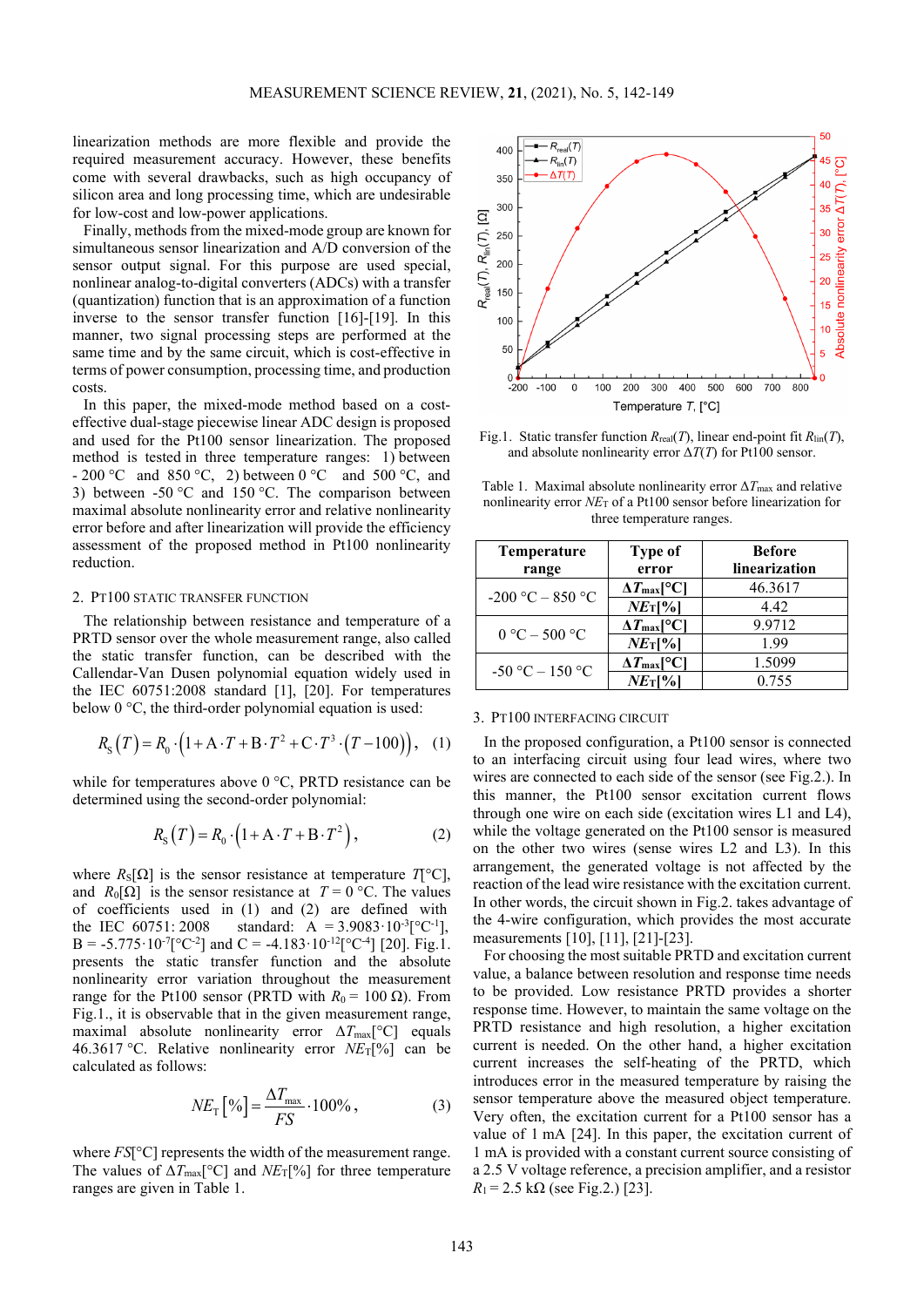

Fig.2. Pt100 interfacing circuit.

Table 2. The numerical values of the interfacing circuit components for three temperature ranges.

| Temperature range  | $\mathbf{R}_2$         | $R_3$                  | $R_4$                            | $R_5$                | $\mathbf{A2}$ |
|--------------------|------------------------|------------------------|----------------------------------|----------------------|---------------|
| $-200 °C - 850 °C$ | $10.2 \text{ k}\Omega$ | $37.9 \Omega$          | 1.8 k $\Omega$   220 k $\Omega$  | $12 \text{ k}\Omega$ | 6.721212      |
| $0 °C - 500 °C$    | $10.2 \text{ k}\Omega$ | $208 \Omega$           | 10.2 k $\Omega$ +953 $\Omega$    | 154 k $\Omega$       | 13.807944     |
| $-50 °C - 150 °C$  | $2.91 \text{ k}\Omega$ | $47.5 \text{ k}\Omega$ | 11.8 k $\Omega$   324 M $\Omega$ | 383 k $\Omega$       | 32.458676     |

The next segment of the interfacing circuit is a unity-gain differential amplifier DA1 which provides an output voltage  $V_{\text{out1}}(T)$  nonlinearly dependent on the measured temperature. The rest of the interfacing circuit adjusts the output voltage  $V_{\text{out}}(T)$  between 0 V and 2.5 V for each of the three considered temperature ranges. In this manner, the same linearizing ADC, with a 2.5 V input range, can be used for linearization in three temperature ranges.

The adjustment of the lowest output voltage  $V_{\text{out}}(T_{\text{min}})$  to 0 V is performed by subtracting a voltage  $V_{\text{out2}} = V_{\text{out1}}(T_{\text{min}})$ from a voltage  $V_{\text{out1}}(T)$ . The voltage  $V_{\text{out2}}$  is obtained using a voltage divider composed of resistors *R*<sup>2</sup> and *R*3. The following unity-gain non-inverting amplifier is used only for the impedance adjustment. Voltages  $V_{\text{out1}}(T)$  and  $V_{\text{out2}}$  are brought to inputs of a differential amplifier DA2 with a gain factor A2 calculated as follows:

$$
A2 = \frac{2.5V}{V_{\text{out}1}(T)_{\text{max}} - V_{\text{out}2}} = \frac{R_{\text{s}}}{R_{\text{4}}},
$$
(4)

where  $V_{\text{out1}}(T)_{\text{max}} = V_{\text{out1}}(T_{\text{max}})$  (since  $V_{\text{out1}}(T)$  is a monotonically rising function). Resistors  $R_4$  and  $R_5$ , from DA2, are selected to provide the specific value of A2 (see (4)), i.e., to set the output voltage  $V_{out}(T_{max})$  to 2.5 V. The values of resistors  $R_2$ ,  $R_3$ ,  $R_4$ , and  $R_5$ , and the gain factor A2 are given in Table 2. for three temperature ranges. The resistor values are chosen according to the IEC 60063:2015 standard [25]. The following figure shows the output voltage  $V_{\text{out}}(T)$  for three temperature ranges.



Fig.3. Interfacing circuit output voltage.

## 4. PROPOSED DESIGN OF A MIXED-MODE LINEARIZING CIRCUIT

The proposed mixed-mode linearization method is based on a compact design of a dual-stage piecewise linear ADC (dualstage PWL ADC) [6], [9], [16]-[19], [26], [27]. The first stage is performed by an ADC based on a flash architecture with a novel sequential design, while the second stage is performed with a 24-bit delta-sigma ADC with a differential input and differential reference [28]. The role of the first stage flash ADC is to perform the linearization of a nonlinear voltage brought to its input (voltage  $V_{out}(T)$ , from Fig.3.). For this goal, a transfer function (quantization function) of the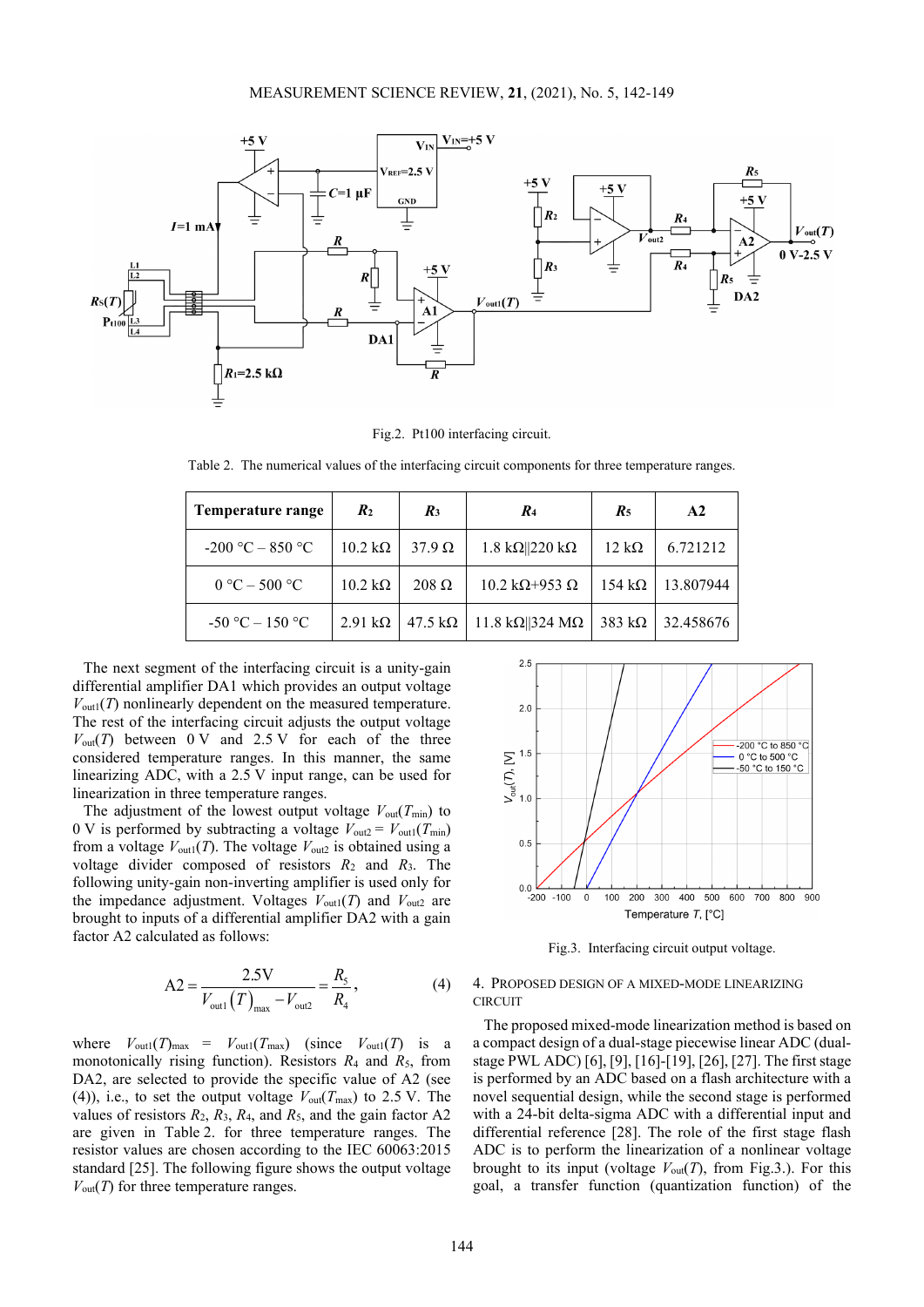proposed flash ADC is programmed to be the PWL approximation of a function inverse to the voltage  $V_{out}(T)$ . In other words, the ADC transfer function consists of nonuniform, i.e. differently wide linear segments bounded by break voltages [6], [9], [16]-[19], [26], [27]. The transfer function of the dual-stage PWL ADC is shown in Fig.4.



Fig.4. A dual-stage PWL ADC transfer function with corresponding break voltages and cell boundaries  $(N_1 = N_2 = 2$  bits).

For easier understanding, Fig.4. shows the case where both stages have the same 2-bit resolution  $(N_1 = N_2 = 2$  bits, where *N*<sup>1</sup> and *N*<sup>2</sup> represent the first and the second stage resolution, respectively). In this case, there are four nonuniform linear segments  $S_j$ ,  $j = 0, \ldots, 2^{N}$ -1 (red lines bounded by red dots as break voltages), and four uniformly distributed cells per segment (bounded by blue dots). The segments are different in width (S0 is the widest), and the cells from different segments differ by width as well. The break voltages *Vi*,  $i = 1, \ldots, 2^{N}$ -1 are determined in the following manner: 1) the temperature range of the function  $V_{out}(T)$  from Fig.3. is divided into 2*<sup>N</sup>*<sup>1</sup> equally wide segments, and 2) the segment boundaries are projected on the voltage axes of the  $V_{\text{out}}(T)$ function. In other words, break voltages are calculated as follows:

$$
V_i = V_{out}(T_i), i = 1,..., 2^{N_1} - 1,
$$
 (5)

where  $T_i$  is determined as below:

$$
T_i = T_{\min} + i \cdot \frac{T_{\max} - T_{\min}}{2^{N_1}}, \quad i = 1, \dots, 2^{N_1} - 1 \tag{6}
$$

Temperatures *T*min and *T*max represent the lowest and the highest temperature in the observed temperature range, respectively. In a real circuit, the break voltages are set by trimming resistors of a resistive ladder network with reference voltage set to  $V_{REF} = V_{max} = V_{out}(T_{max})$ .

The role of the second conversion stage is the determination of a uniform cell to which the current input sample belongs. The cell boundaries  $V_{ik}$  are determined in the following manner:

$$
V_{jk} = V_{j1} + k \cdot \frac{V_{jh} - V_{j1}}{2^{N_2}}, j = 0, ..., 2^{N_1} - 1, k = 1, ..., 2^{N_2} - 1,
$$
\n(7)

where *j* is the segment ordinal number, *k* is the cell boundary ordinal number within the *j*-th segment, and  $V_{i1}$  and  $V_{ih}$  are the lower and higher boundary of the *j*-th segment, respectively.

The first stage of the proposed mixed-mode circuit is shown in Fig.5.a). The idea for using a novel sequential flash ADC design came from the need to achieve the same ADC resolution with a smaller number of employed comparators. A comparator is a great consumer of power and PCB area, which is unacceptable for low-power and low-cost applications. There are different methods to reduce the number of employed comparators in dual-stage PWL ADC design that were already proposed [26], [27]. However, the principle used in this paper is one of the most effective regarding this matter [29]. The reduction of comparator count is achieved by introducing analog multiplexers, while a priority encoder from the conventional flash ADC design is not needed [26]. Each analog multiplexer, controlled by digital outputs of previous comparators, determines the reference voltage for the next comparator in line. As a result, the proposed flash ADC architecture has a sequential design that demands a lower number of employed comparators than the conventional design of a flash ADC. In the proposed design, for the *N*1-bit ADC, the number of used comparators is *N*1, while for a flash ADC of the conventional design, 2*<sup>N</sup>*<sup>1</sup> -1 comparators are needed.

The proposed sequential design of the flash ADC is similar to the pipeline ADC design since both perform operations over the input sample sequentially, i.e. in series. However, the goal to design a compact and low-cost ADC for Pt100 linearization is hardly achievable based on the pipeline ADC architecture since it is very complex [30]. Another reason why the pipeline ADC is not considered is that the flash architecture is more convenient for sensor linearization since the break voltages can be used as the reference voltages of the comparators, as in [6], [9], [17]-[19], [26], [27].

Fig.5.a) shows the case for  $N_1 = 5$  bits where it can be easily observed that only five comparators are used (C1-C5), while 31 reference voltages  $(V_1 - V_3)$  are still needed. As a result of the conversion, a 5-bit digital code is obtained  $(D'_{4}-D'_{0})$ representing the segment to which the current input sample  $V_{\text{in}}$  belongs. The same bits  $(D'_{4}-D'_{0})$  control the outputs of two 32 to 1 analog multiplexers, which are put between two conversion stages to select voltages  $V_{i1}$  and  $V_{ih}$  (see Fig.5.b)). These voltages define the input range of the 24-bit deltasigma ADC from the second stage of conversion [28]. A 24 bit code  $(D''_{23} - D''_0)$  obtained by delta-sigma ADC represents the uniform cell to which the input sample belongs.

In the case of a Pt100 sensor, the high conversion speed is not of great importance since the temperature is a slowly varying physical quantity. However, high ADC resolution, especially in the second stage of conversion, is essential for reducing the quantization error introduced in the first stage and for minimizing the quantization error generated during the second stage. For this purpose, delta-sigma ADC, known for high resolution and low conversion speed, is used.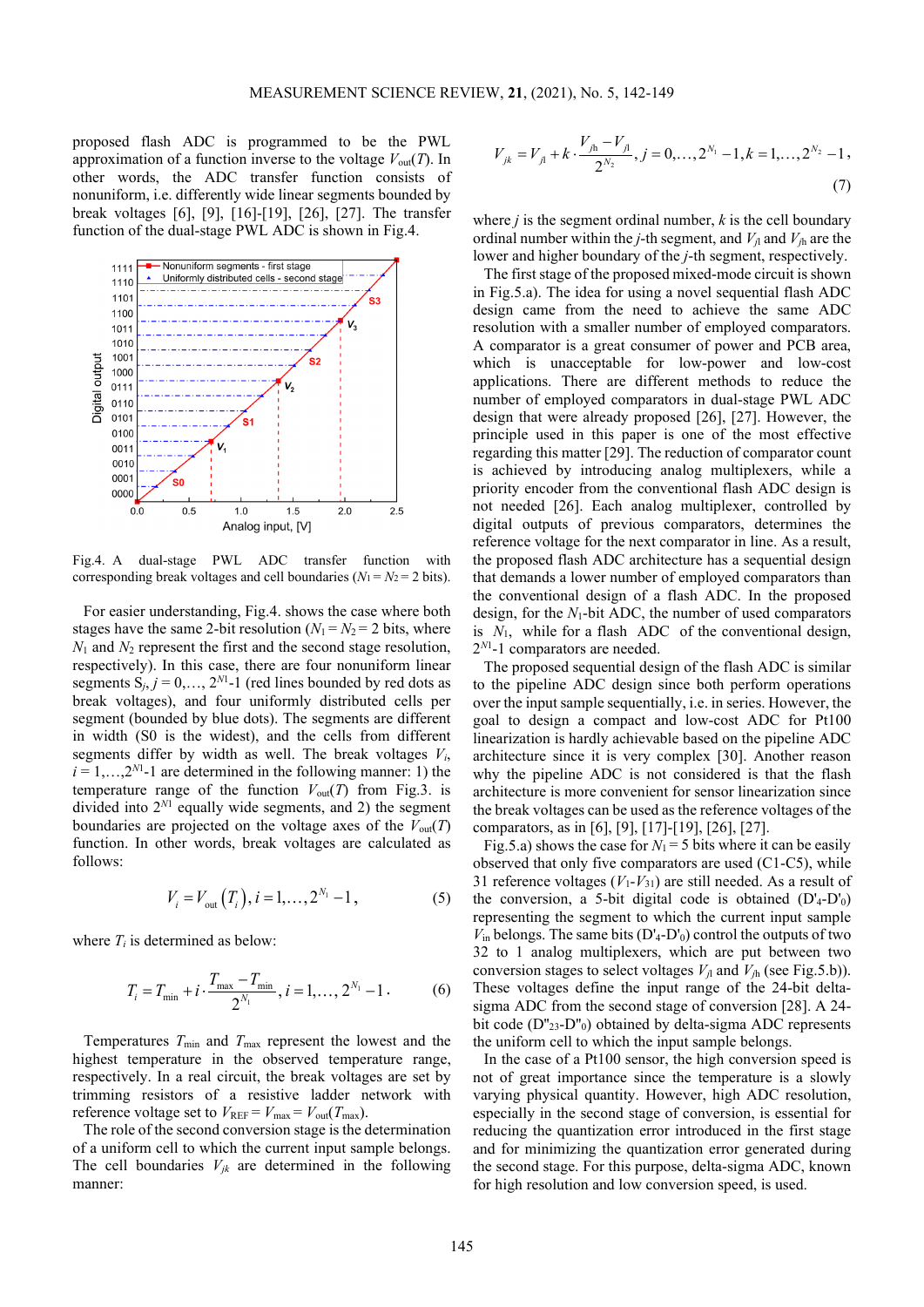

Fig.5. a) Sequential design of the first stage flash ADC, b) Determination of the input range for the second stage ADC.

### 5. RESULTS AND DISCUSSIONS

The numerical results used to assess the proposed method efficiency in Pt100 nonlinearity compensation are derived using the simulation program LabVIEW. A virtual instrument (VI) is created to simulate the working principle of the measurement system consisting of the Pt100 sensor, the interfacing circuit and the proposed dual-stage PWL ADC. Within the main VI, the simulations of the Pt100 sensor and the interfacing circuit (see Fig.2.) are performed with a special subVI. Specifically, the subVI simulates the Pt100 transfer function  $R_S(T)$  (according to (1)), generates the voltages  $V_{\text{out1}}(T)$  and  $V_{\text{out2}}$ , subtracts them and multiplies their difference with the gain factor A2. In this manner voltage  $V_{\text{out}}(T)$  is obtained (shown in Fig.3.). Another section of the VI is devoted to the calculation of break voltages according to equations (5) and (6). The first stage of conversion is performed by comparing the current input sample of the voltage  $V_{out}(T)$  with the break voltages. In this manner, the ordinal number of the segment is determined (*N*<sup>1</sup> output bits are generated), and then its boundaries are selected from the set of break voltages. Then, the second stage of conversion follows. In this stage, the uniform cell to which the input sample belongs is determined and the  $N_2$ -bit digital code is obtained. This procedure is repeated for each sample of the input voltage  $V_{out}(T)$ . Digital codes from both conversion stages are combined and converted back to analog form, i.e. the measured value of the temperature is determined. Measured temperature values are compared to the real temperature values and the errors are calculated. The values of maximal absolute nonlinearity error Δ*T*max and relative nonlinearity error *NE*<sup>T</sup> are derived for three temperature ranges and three different values of *N*<sup>1</sup> (4, 5, and 6 bits). The resolution of the second stage is 24 bits in all cases (see Table 3.).

By observing the results given in Table 3., one can conclude that higher resolution in the first, i.e. linearizing stage, results in lower nonlinearity errors for all temperature ranges. In other words, the greatest impact on the nonlinearity error reduction has the 6-bit flash ADC, while the 24-bit ADC from the second stage reduces the quantization error generated during the first stage of conversion (5th column in Table 3.). Therefore, the second stage of conversion has a smaller impact on the measurement accuracy improvement. On the other hand, the increase of the resolution  $N_1$  would significantly improve the measurement accuracy, but would also increase the number of break voltages that need to be calculated. For previous reasons, the resolution of  $N_1 = 6$  bits is chosen as optimal, i.e. its value represents a compromise between nonlinearity error reduction rate and the complexity of break voltages calculation. Also, the errors are lower for narrower temperature ranges, which is of great importance for some applications. Noteworthy is that the obtained nonlinearity errors include the PWL approximation error generated during the calculation of break voltages. It was aimed to calculate the break voltages as simply as possible and without the need for a processor. For this aim, the break voltages are determined without limiting the PWL approximation error to some predefined value.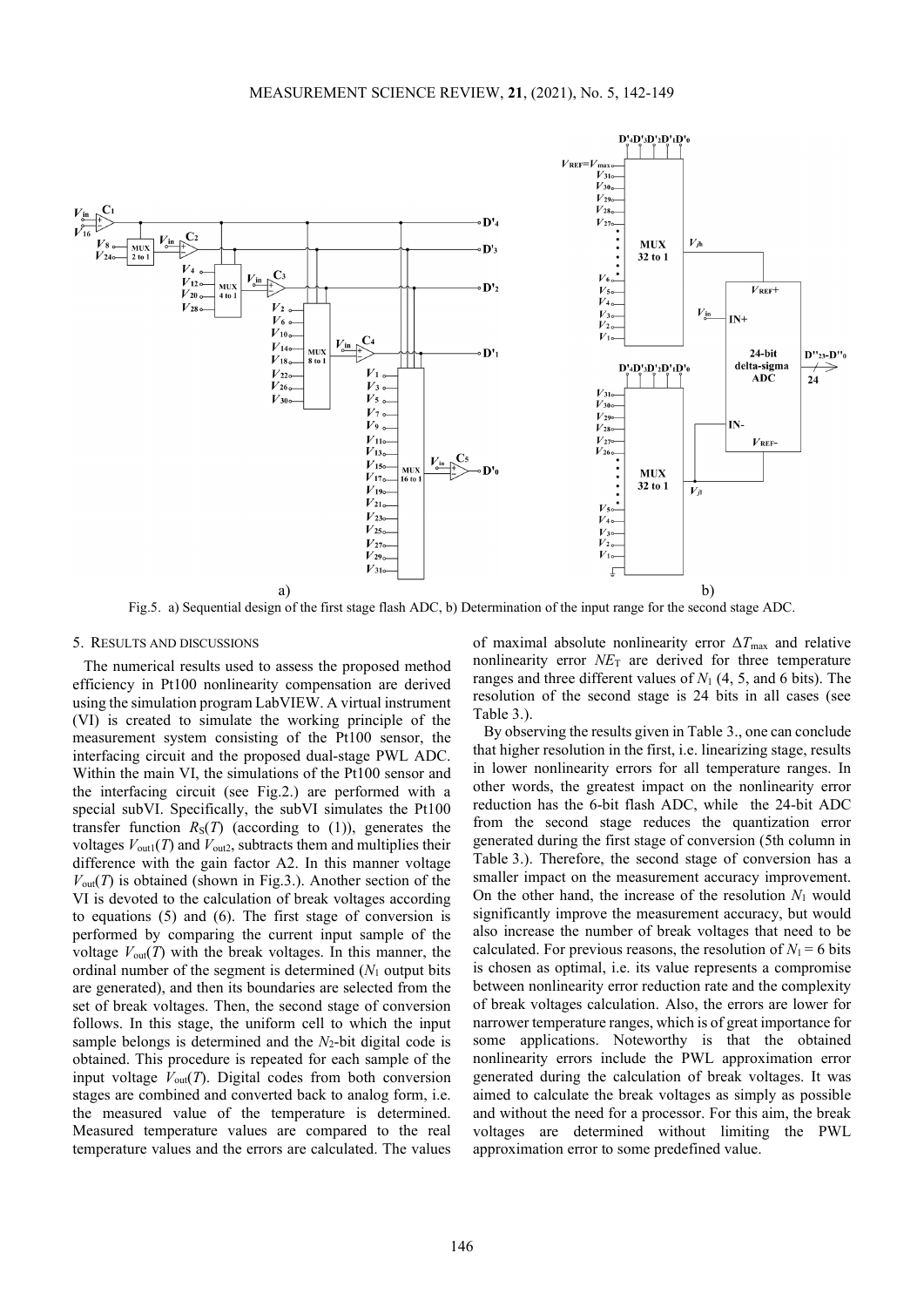|                      |                           | <b>After linearization</b> |                      |                      |                                 |
|----------------------|---------------------------|----------------------------|----------------------|----------------------|---------------------------------|
| Temperature range    | Type of error             | $N_1=4$ bits,              | $N_1=5$ bits,        | $N_1=6$ bits,        | <b>Error reduction rate</b>     |
|                      |                           | $N_2=24$ bits              | $N_2=24$ bits        | $N_2=24$ bits        | in the best case $(N_1=6$ bits) |
| $-200$ °C $-$ 850 °C | $\Delta T_{\rm max}$ [°C] | 0.3816                     | 0.1044               | $2.73 \cdot 10^{-2}$ | 1698                            |
|                      | $NE$ <sub>T</sub> $\%$ ]  | $3.63 \cdot 10^{-2}$       | $9.9 \cdot 10^{-3}$  | $2.6 \cdot 10^{-3}$  | 1700                            |
| $0 °C - 500 °C$      | $\Delta T_{\rm max}$ [°C] | $4.21 \cdot 10^{-2}$       | $1.05 \cdot 10^{-2}$ | $2.6 \cdot 10^{-3}$  | 3835                            |
|                      | $NE$ <sub>T</sub> $\%$ ]  | $8.4 \cdot 10^{-3}$        | $2.1 \cdot 10^{-3}$  | $5 \cdot 10^{-4}$    | 3980                            |
| $-50 °C - 150 °C$    | $\Delta T_{\rm max}$ [°C] | $6.7 \cdot 10^{-3}$        | $1.7 \cdot 10^{-3}$  | $4.3 \cdot 10^{-4}$  | 3511                            |
|                      | $NE$ <sub>T</sub> [%]     | $3.4 \cdot 10^{-3}$        | $8 \cdot 10^{-4}$    | $2.15 \cdot 10^{-4}$ | 3512                            |

Table 3. Maximal absolute nonlinearity error  $\Delta T_{\text{max}}$  and relative nonlinearity error  $N E_T$  of a Pt100 sensor after linearization for three temperature ranges.



c)

Fig.6. Absolute nonlinearity error diagrams for three temperature ranges when  $N_1 = 6$  bits and  $N_2 = 24$  bits: a) range between -200 °C and 850 °C, b) range between 0 °C and 500 °C, c) range between -50 °C and 150 °C.

For example, in the range between -200 °C and 850 °C, the errors after linearization are nearly 1700 times lower than the errors before linearization (error reduction rate given in Table 3). In the range between 0  $\degree$ C and 500  $\degree$ C, the error reduction rate is around 3900, and finally, in the range between -50 °C and 150 °C, the error reduction rate is around 3500. These results confirm a significant improvement in the temperature measurement accuracy.

Additionally, the variation of the absolute nonlinearity error throughout the measurement range is given in Fig.6. for three temperature ranges and the case when  $N_1 = 6$  bits. The absolute error diagrams are drawn for 10000 points in each temperature range. Also, the shapes of error functions are independent of resolution *N*1. In other words, regardless of the *N*<sup>1</sup> value, the absolute nonlinearity error will be higher for temperatures below 0 °C and with the temperature increase it will rapidly drop, around  $0^{\circ}$ C it will have the lowest value, and after that point, it will slowly increase again. The previous conclusions explain why the error reduction rate is the highest for the range between 0 °C and 500 °C. However, the resolution  $N_1$  affects the value of the maximal absolute nonlinearity error in each range, as can be noticed from Table 3.

To better understand the significance of the obtained results, they are compared to the best result achieved using the analog linearization method based on the bridge circuit proposed in [6]. The maximal absolute nonlinearity error obtained in [6] is 0.1 °C for the temperature range between 0 °C and 800 °C. In this paper, a wider range, between -200 °C and 850 °C, is examined, and the result from [6] is better only compared to the case when  $N_1 = 4$  bits. However, the mixed-mode methods imply simultaneous linearization and analog-to-digital conversion using the same circuit. For this exact reason, the proposed mixed-mode method is characterized by shorter overall signal processing time, lower circuit complexity, lower production costs and lower power consumption when compared to an analog linearization circuit followed by an ADC, or an ADC followed by a digital linearization circuit. Another advantage of the proposed mixed-mode method is that it digitizes a sensor signal before its transmission, and it is known that digital transmission is less affected by interference and noise. Additionally, the first stage flash ADC is low-complex and low-power consuming even for high resolutions since the comparator count equals the ADC resolution.

# 6. CONCLUSION

A novel mixed-mode method, designed for a Pt100 sensor nonlinearity compensation has been proposed in this paper. The proposed method is based on the application of a newly developed dual-stage PWL ADC. The specificity of the proposed linearizing dual-stage PWL ADC represents the design of its first stage. The first stage of simultaneous A/D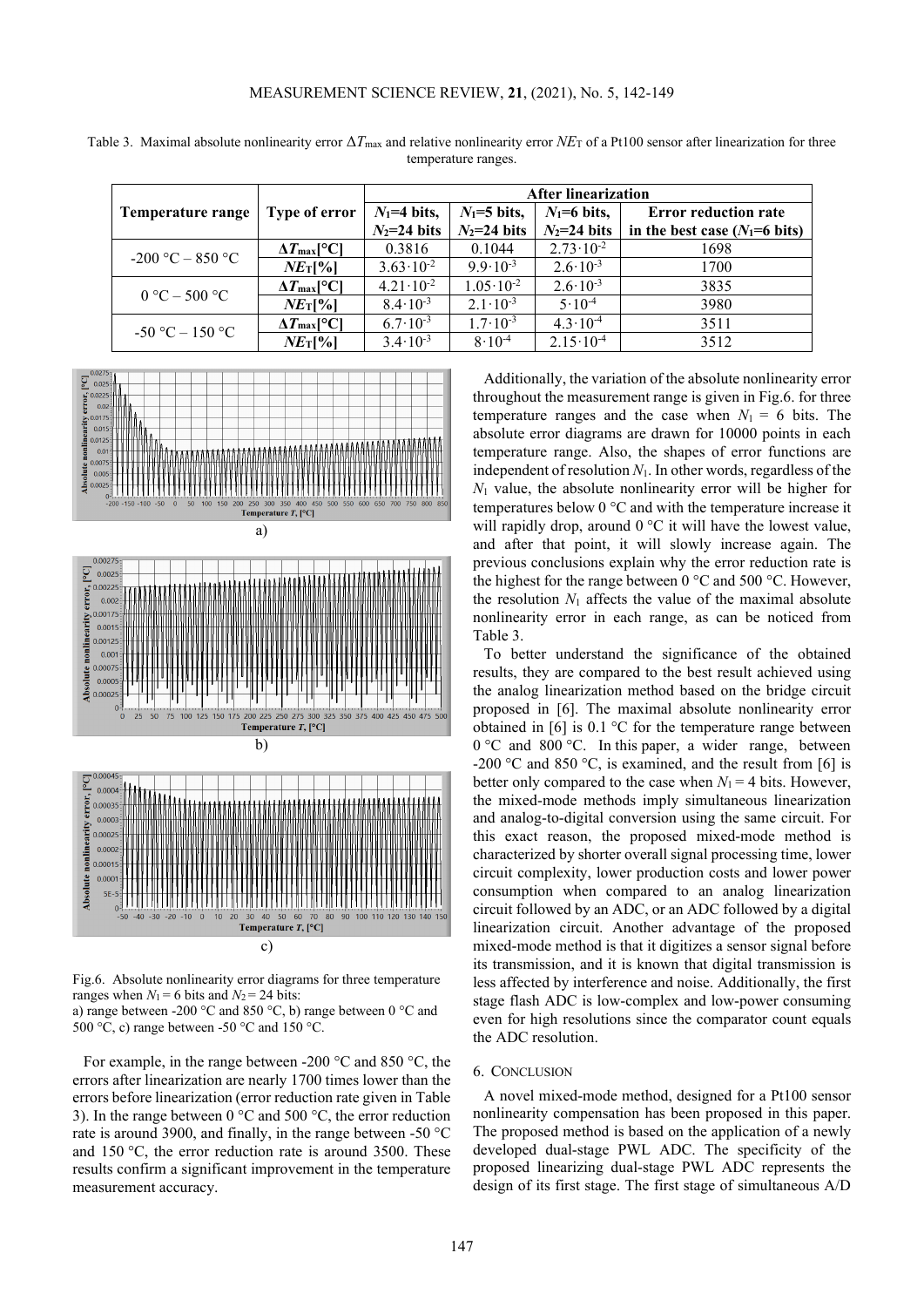conversion and linearization has been performed with a lowcost, low-power, and low-complex flash ADC of a novel sequential design. These attributes have been obtained by reducing the number of power-consuming components, such as comparators. The number of employed comparators is equal to the flash ADC resolution, which is a significantly lower number compared to the conventional flash ADC design. The second stage of conversion is performed using the 24-bit delta-sigma ADC with a differential input and differential reference.

Another significant contribution of this work is the high accuracy of temperature measurement, which has been achieved for three different temperature ranges: 1) between -200 °C and 850 °C, 2) between 0 °C to 500 °C, and 3) between -50 °C and 150 °C. The absolute and relative nonlinearity errors before linearization have been compared with the corresponding values after linearization. The conducted conclusions have undoubtedly proved the efficiency of the proposed linearization method. For example, in the widest temperature range, the relative nonlinearity error has been reduced from 4.42 % to  $2.6 \cdot 10^{-3}$  %. In that case, the 6-bit flash ADC of the proposed sequential design and the 24 bit delta-sigma ADC have been used. For the narrower temperature ranges, nonlinearity errors have been even lower.

The proposed mixed-mode method is a low-cost, lowpower, and high-efficiecy method for nonlinearity error reduction. It can be used for Pt100 sensors and other sensors with nonlinear and monotonically rising static transfer functions.

# ACKNOWLEDGMENT

This work has been supported by the Ministry of Education, Science and Technological Development of the Republic of Serbia.

# **REFERENCES**

- [1] Webster, J.G., Eren, H. (2014). *Measurement, Instrumentation, and Sensors Handbook: Spatial, Mechanical, Thermal, and Radiation Measurement* (2nd ed.). CRS Press, doi: 10.1201/b15474.
- [2] Sinclair, I.R. (2001). *Sensors and Transducers* (3rd ed.). Newnes, doi: 10.1016/B978-0-7506-4932- 2.X5018-8.
- [3] Michalski, L., Eckersdorf, K., Kucharski, J., McGhee, J. (2001). *Temperature Measurement* (2nd ed.). John Wiley & Sons, doi: 10.1002/0470846135.
- [4] Baker, B.C. (2008). *Precision temperature-sensing with RTD circuits (AN687)*. Microchip Technology Inc.
- [5] Lopez-Martin, A.J., Carlosena, A. (2013). Sensor signal linearization techniques: A comparative analysis. In *2013 IEEE 4th Latin American Symposium on Circuits and Systems (LASCAS)*. IEEE, doi: 10.1109/LASCAS.2013.6519013.
- [6] Islam, T., Mukhopadhyay, S.C. (2019). Linearization of the sensors characteristics: A review. *International Journal on Smart Sensing and Intelligent Systems*, 12 (1), 1-21, doi: 10.21307/ijssis-2019-007.
- [7] Hotra, O., Boyko, O. (2015). Analogue linearization of transfer function of resistive temperature transducers. In *Photonics Applications in Astronomy, Communications, Industry, and High-Energy Physics Experiments 2015*, vol. 9662, 1230-1237. SPIE, doi: 10.1117/12.2205449.
- [8] Nagarajan, P.R., George, B., Kumar, V.J. (2017). A linearizing digitizer for Wheatstone bridge based signal conditioning of resistive sensors. *IEEE Sensors Journal*, 17 (6), 1696-1705, doi: 10.1109/JSEN.2017.2653227.
- [9] Lukić, J., Denić, D. (2015). A novel design of an NTC thermistor linearization circuit. *Metrology and Measurement Systems*, 22 (3), 351-362, doi: 10.1515/mms-2015-0035.
- [10] Radetić, R., Pavlov-Kagadejev, M., Milivojević, N. (2015). The analog linearization of Pt100 working characteristic. *Serbian Journal of Electrical Engineering*, 12 (3), 345-357, doi: 10.2298/SJEE1503345R.
- [11] Maxim Integrated. (2005). *Positive analog feedback compensates PT100 transducer*. Application Note 3450.
- [12] Looney, M. (2009). *RTD interfacing and linearization using an ADuC706x microcontroller (AN-0970)*. Analog Devices, Inc.
- [13] Šturcel, J., Kamenský, M. (2006). Function approximation and digital linearization in sensor systems. *AT&P Journal PLUS*, 2, 13-17.
- [14] Vojtko, J. (2004). Neural network, component of measuring set for error reduction. *Measurement Science Review,* 4 (1), 1-10.
- [15] Medrano-Marques, N.J., Martin-del-Brio, B. (2001). Sensor linearization with neural networks. *IEEE Transactions on Industrial Electronics*, 48 (6), 1288- 1290, doi: 10.1109/41.969414.
- [16] Santos, M., Horta, N., Guilherme, J. (2014). A survey on nonlinear analog-to-digital converters. *Integration, the VLSI Journal*, 47 (1), 12-22, doi: 10.1016/j.vlsi.2013.06.001.
- [17] Jovanović, J., Denić, D., Jovanović, U. (2017). An improved linearization circuit used for optical rotary encoders. *Measurement Science Review*, 17 (5), 241- 249, doi: 10.1515/msr-2017-0029.
- [18] Lopez-Martin, A.J., Zuza, M., Carlosena, A. (2003). A CMOS A/D converter with piecewise linear characteristic and its application to sensor linearization. *Analog Integrated Circuits and Signal Processing*, 36 (1), 39-46, doi: 10.1023/A:1024437311497.
- [19] Bucci, G., Faccio, M., Landi, C. (2000). New ADC with piecewise linear characteristic: Case studyimplementation of a smart humidity sensor. *IEEE Transactions on Instrumentation and Measurement*, 49 (6), 1154-1166, doi: 10.1109/19.893250.
- [20] International Electrotechnical Commission. (2008). *Industrial platinum resistance thermometers and platinum temperature sensors*. International Standard IEC 60751:2008.